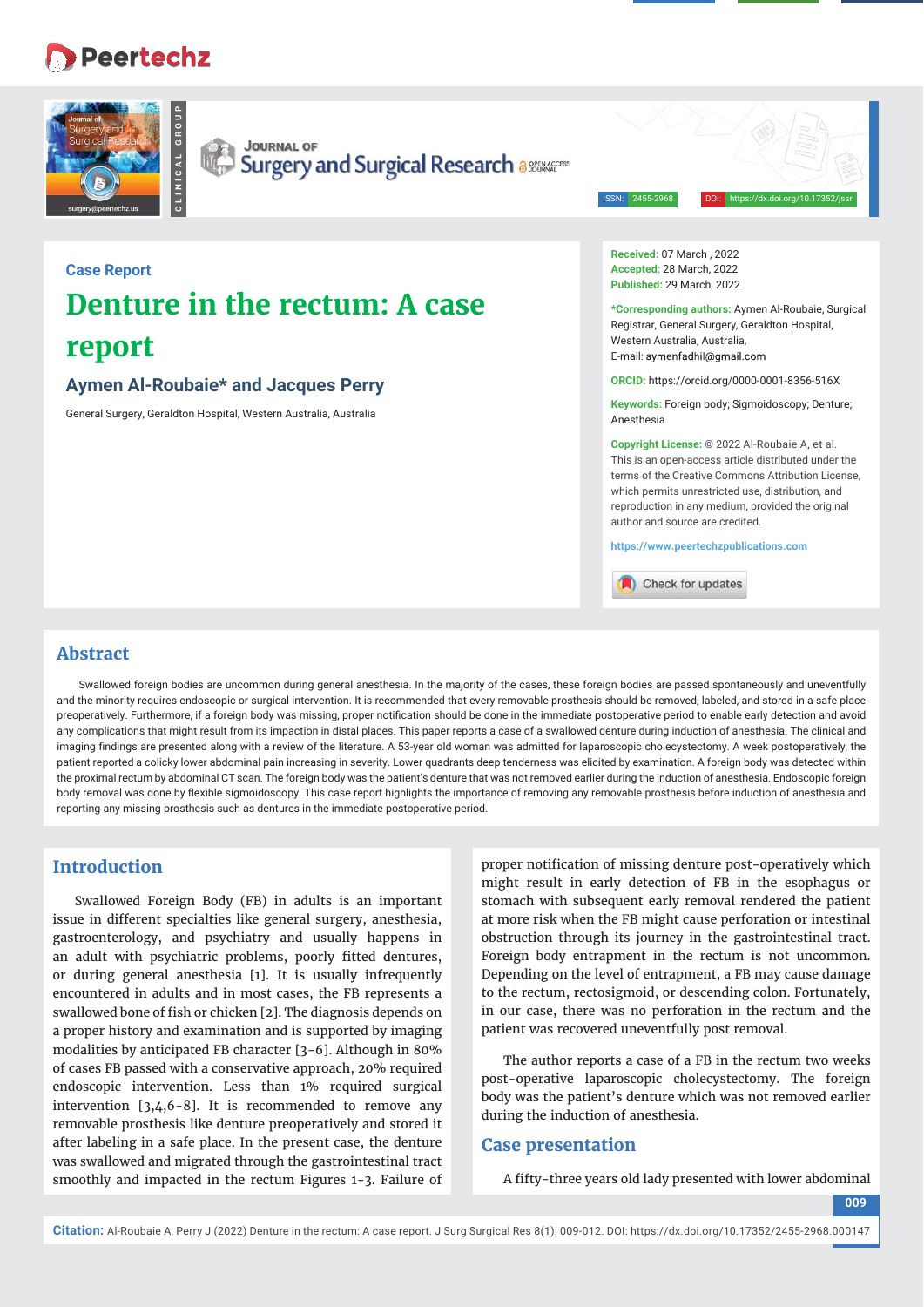pain for seven days. The pain was colicky, increasing in severity over the last few days. Neither vomiting nor constipation has been reported. However, the patient described burning pain during defecation. There was no bleeding per rectum before or after motion. Fever was noted intermittently but was responding to paracetamol. The patient had laparoscopic cholecystectomy 2 weeks ago performed under uneventful general anesthesia. The patient reported a missing denture post-operatively. During induction, a decision was made not to remove her denture as it seemed fixed well. She was advised that she had vomited post-operatively and apparently, she had lost the denture in the vomitus. However, there was no confirming evidence of its presence in the vomitus. The patient has no other medical history and is not on any regular medications. On examination, she was in pain with normal vital signs. Abdominal examination revealed a soft abdomen with lower quadrants deep tenderness. There was no guarding or rigidity and after the patient's consent, a digital rectal exam in the presence of a chaperone was done with no mass or bleeding appreciated. Her blood results showed raised inflammatory markers with a white cell count of  $16.31 \times 10^{9}$  L (normal 4−11×109 L) and a C reactive protein of 112 mg/L (normal <5 mg/L). Her other blood tests including hemoglobin, renal function, liver function, lactate, and lipase were within normal limits.

Computerized tomography scan showed two metallic density curved linear structures measuring approximately 2 cm each on either side of the rectal wall with mild perirectal stranding and rectal wall thickening. There is no evidence of free gas or drainable collection Figures 1,2.

The patient was admitted under the general surgery department with a plan for manual or endoscopic FB removal. She was commenced on wide spectrum antibiotics and kept nil by mouth. During the operation, manual removal failed. Therefore, rigid sigmoidoscopy was tried with no good visualization. However, using the flexible sigmoidoscopy enhanced proper visualization of the FB high in the rectum Figure 3. The FB was retrieved endoscopically by snare with no reported rectal damage or perforation Figure 4. Postoperatively the patient was observed in the ward with next blood tests showed trending down of CRP and WBC and been discharged after one day. The patient was followed up in the surgical clinic with normal biochemical markers, examination, and imaging in two weeks.

# **Discussion**

Foreign bodies usually migrated in the gastrointestinal tract safely after ingestion. In 99% of cases, foreign bodies were reported to be seen in the stool with no complications. However, complications have been described in 1% [9,10]. Foreign bodies can be trapped anywhere in the gastrointestinal tract, but they are most commonly documented in the narrowing parts such as the pylorus, ileocecal valve, and sigmoid colon in addition to the area of angulation like the rectosigmoid valve [11,12].

The usual presentations of gastrointestinal foreign bodies are abdominal pain, bleeding, obstruction, collection, or



**Figure 1:** CT scan showing F.B. in the rectum (yellow arrow).



**Figure 2:** CT scan showing F.B. in the rectum (yellow arrow).



**Figure 3:** Sigmoidoscopy showing the F.B. in the upper rectum.

perforation [13]. In our case, the presentation was abdominal pain associated with mild fever but no perforation or collection.

Treatment depends mainly on the type of foreign body, its consistency, location, and whether complication has happened or not. For example, foreign bodies who has spikes or are long and thin tend to cause complications such as fish bones or hooks of dentures [2]. While in the majority of cases, watchful

**010**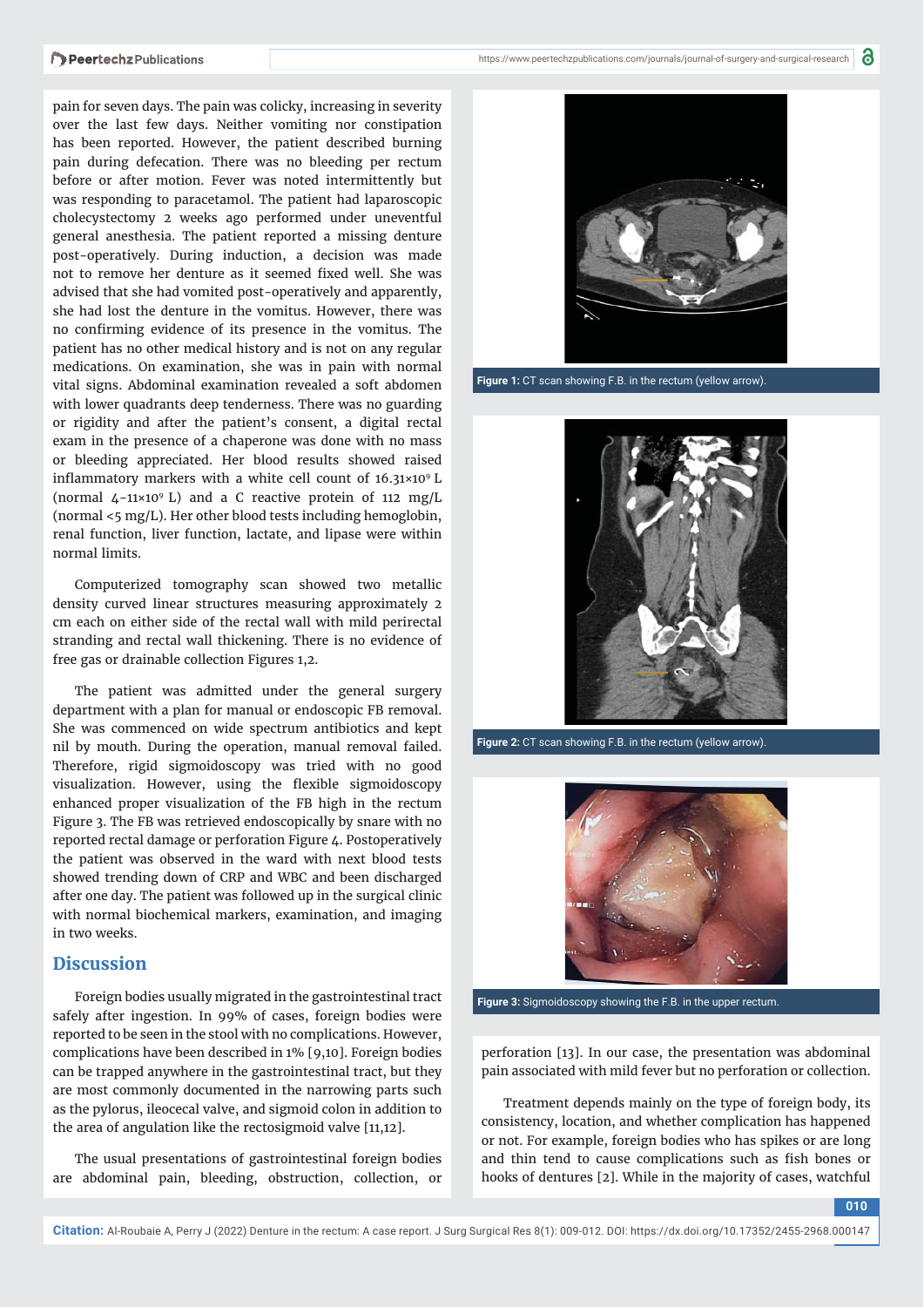



**Figure 4:** The denture post removal and cleaning.

waiting with serial x-rays are the treatment of choice as most of them will be expelled in the stool. Endoscopic intervention is required in 20% and further formal surgical intervention is required in less than 1% [3,4,6,14-19].

In our case, the foreign body has impacted the sigmoid colon with two sharp ends and the patient was symptomatic. Two treatment options were available either endoscopic or formal surgical removal after the failure of manual removal because the FB was high in the sigmoid colon. Minimal invasive techniques together with simplicity and reduction of postoperative recovery time have made endoscopic options more efficient and feasible [6]. However, retrieval of foreign bodies in the rectum using endoscopy is challenging [9,10].

There are few cases of successful endoscopic removal of rectal foreign bodies without surgeries ref [20-27].

Another case report was able to remove rectal foreign body using a custom-made giant snare [23].

The author reported successful removal of the rectal foreign body using the snare with no complications. The denture was around 2 cm in diameter with two sharp ends and that's probably explained why it was impacted in the rectum and did not pass with a normal motion movement. In our case, the post-operative recovery time was one day, and the patient was followed with further images and blood tests in 14 days which were normal.

Preoperative removal of any prosthesis is crucial, and it was necessary in our case to avoid any risk of complications as well as the cost of rehospitalization. Early notification and seeking of medical attention are cardinal in any missing foreign bodies because dealing with foreign bodies in the upper gastrointestinal tract reduce the risk of foreign bodies' impaction in a more difficult and narrow part of the gastrointestinal tract or the risk of causing perforation during its journey.

# **Conclusion**

It's fundamental to remove any prosthesis preoperatively like a denture and to report any missing prosthesis postoperatively promptly to avoid any future risk of impacted

FB or delayed presentation which might put the patient at risk. Endoscopic removal was feasible and prevented the patient from a more invasive procedure like a laparoscopic or open approach.

#### **References**

- 1. De Ruiter MH, Van Damme PA, Drenth JP (2008) Serious complications following (removal after) ingestion of a partial denture. Ned Tijdschr Tandheelkd 115: 267–270. **Link:** https://bit.ly/3NxENKH
- 2. Nandi P, Ong GB (1978) Foreign body in the oesophagus:review of 2394 cases. Br J Surg 65: 5–9. **Link:** https://bit.ly/3ISbQpk
- 3. Webb WA (1995) Management of foreign bodies of the upper gastrointestinal tract: update. Gastrointest Endosc 41: 39–51. **Link:** https://bit.ly/3Lljt9s
- 4. Ginsberg GG (1995) Management of ingested foreign objects and food bolus impactions. Gastrointest Endosc 41: 33–38. **Link:** https://bit.ly/3LmSnyD
- 5. Chiu YH, Hou SK, Chen SC, How CK, Lam C, et al. (2012) Diagnosis and endoscopic management of upper gastrointestinal foreign bodies. Am J Med Sci 343: 192–195. **Link:** https://bit.ly/36uTSwc
- 6. Ikenberry SO, Jue TL, Anderson MA, Appalaneni V, Banerjee S, et al. (2011) Management of ingested foreign bodies and food impactions. Gastrointest Endosc 73: 1085–1091. **Link:** https://bit.ly/3JNxnRu
- 7. Sung SH, Jeon SW, Son HS, Kim SK, Jung MK, et al. (2011) Factors predictive of risk for complications in patients with oesophageal foreign bodies. Dig Liver Dis 43: 632–635. **Link:** https://bit.ly/3iKtv7K
- 8. Peng A, Li Y, Xiao Z, Wu W (2012) Study of clinical treatment of esophageal foreign body-induced esophageal perforation with lethal complications. Eur Arch Otorhinolaryngol 269: 2027–2036. **Link:** https://bit.ly/3wLr8tQ
- 9. Rodríguez-Hermosa JI, Codina-Cazador A, Sirvent JM, Martín A, Gironès J, et al. (2008) Surgically treated perforations of the gastrointestinal tract caused by ingested foreign bodies. Colorectal Dis 10: 701–707. **Link:** https://bit.ly/3tMQHIN
- 10. Velitchkov NG, Grigorov GI, Losanoff JE, Kjossev KT (1996) Ingested foreign bodies of the gastrointestinal tract: retrospective analysis of 542 cases. World J Surg 20: 1001–1005. **Link:** https://bit.ly/3JQOima
- 11. Madrona AP, Hernandez JAF, Prats MC, Riquelme JR, Paricio PP (2000) Intestinal perforation by foreign bodies. Eur J Surg 166: 307–309. **Link:** https://bit.ly/3IPbJuO
- 12. Li ZS, Sun ZX, Zou DW, Xu GM, Wu RP, et al. (2006) Endoscopic management of foreign bodies in the upper-GI tract: experience with 1088 cases in China. Gastrointest. Endosc 64: 485–492. **Link:** https://bit.ly/3LmTiz5
- 13. Bekki T, Fujikuni N, Tanabe K, Amano H, Noriyuki T, et al. (2019) Liver abscess caused by fish bone perforation of stomach wall treated by laparoscopic surgery: a case report. Surg Case Rep Rev 5: 79. **Link:** https://bit.ly/3NpL4IB
- 14. Cheng W, Tam PK (1999) Foreign-body ingestion in children: experience with 1,265 cases. J Pediatr Surg 34: 1472–1476. **Link:** https://bit.ly/35ixCF0
- 15. Smith MT, Wong RK (2007) Foreign bodies. Gastrointest Endosc Clin N Am 17: 361–382. **Link:** https://bit.ly/3LrmNQz
- 16. Eisen GM, Baron TH, Dominitz JA, Faigel DO, Goldstein JL, et al. (2002) Guideline for the management of ingested foreign bodies. Gastrointest Endosc 55: 802–806. **Link:** https://bit.ly/36YhbON
- 17. Mosca S, Manes G, Martino R, Amitrano L, Bottino V, et al. (2001) Endoscopic management of foreign bodies in the upper gastrointestinal tract: report on a series of 414 adult patients. Endoscopy 33: 692–696. **Link:** https://bit.ly/3uI86BY

**011**